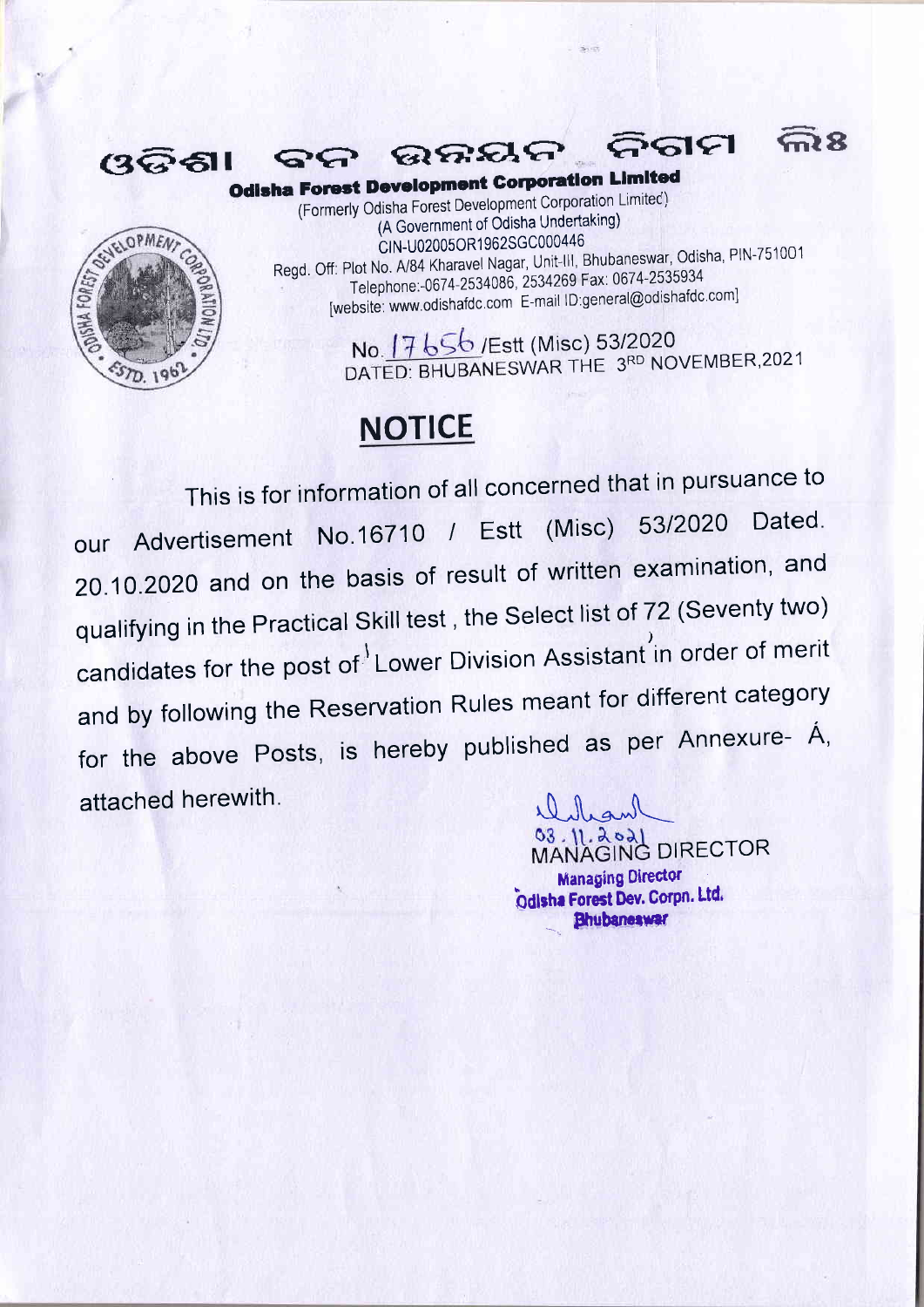## ANNEXURE-A

## SELECT LIST OF CANDIDATES FOR THE POST OF LOWER DIVISION ASSISTANT IN OFDC LTD IN PURSUANCE OF THE ADVERTISEMENT NO. 16710/Estt(Misc)/53/2020 dated 20.10.2020

| Sl. No         | <b>Application No</b> | Name of the Candidate  | Gender        |
|----------------|-----------------------|------------------------|---------------|
| $\mathbf{1}$   | G2OFAP0004567         | NANDA KISHORE PANDA    | MALE          |
| $\overline{2}$ | B2OFAP0003824         | TUSHAR KANTA BISOI     | MALE          |
| 3              | B2OFAP0002376         | DURGADUTTA SAMAL       | MALE          |
| 4              | B2OFAP0004524         | ARABINDA ROUTRAY       | MALE          |
| 5              | B2OFAP0001378         | CHIRANJIBI NAYAK       | <b>MALE</b>   |
| 6              | G2OFAP0004201         | NALINI KANTA HOTA      | MALE          |
| 7              | G2OFAP0001250         | LITA BRAHMA            | FEMALE        |
| 8              | G2OFAP0000847         | SAROJ KANTA DASH       | MALE          |
| 9              | G2OFAP0001515         | DEBADATTA DAS          | MALE          |
| 10             | G2OFAP0005197         | MONALI MISHRA          | FEMALE        |
| 11             | G2OFAP0004220         | SUSHREESNIKA SAMAL     | FEMALE        |
| 12             | B2OFAP0004434         | SHREERAMAKRUSNA BARAD  | MALE          |
| 13             | B2OFAP0003479         | SATYABRATA ROUT        | MALE          |
| 14             | B2OFAP0001224         | RASHMITA BEHERA        | FEMALE        |
| 15             | B2OFAP0001451         | SUSHANT KUMAR BASANTIA | MALE          |
| 16             | B2OFAP0002999         | PRADEEP KUMAR PRADHAN  | MALE          |
| 17             | B2OFAP0004532         | RAMESH CHANDRA GOUDA   | MALE          |
| 18             | B2OFAP0002057         | JITENDRA KUMAR SAHOO   | MALE          |
| 19             | C2OFAP0002930         | RASMIRANJAN SETHI      | MALE          |
| 20             | B2OFAP0004166         | SUPRIYA DAS            | <b>FEMALE</b> |
| 21             | B2OFAP0002826         | PABITRA MOHAN MOHANTA  | MALE          |
| 22             | B2OFAP0001835         | DIPAK KUMAR JENA       | MALE          |
| 23             | B2OFAP0001699         | DINESH KUMAR SAHOO     | MALE          |
| 24             | G2OFAP0001750         | PRADEEP KUMAR POTHAL   | MALE          |
| 25             | G2OFAP0002458         | RASHMITA DAS           | <b>FEMALE</b> |
| 26             | C2OFAP0001721         | SUBHASMITA ANAND       | FEMALE        |

Contra Contra 0/2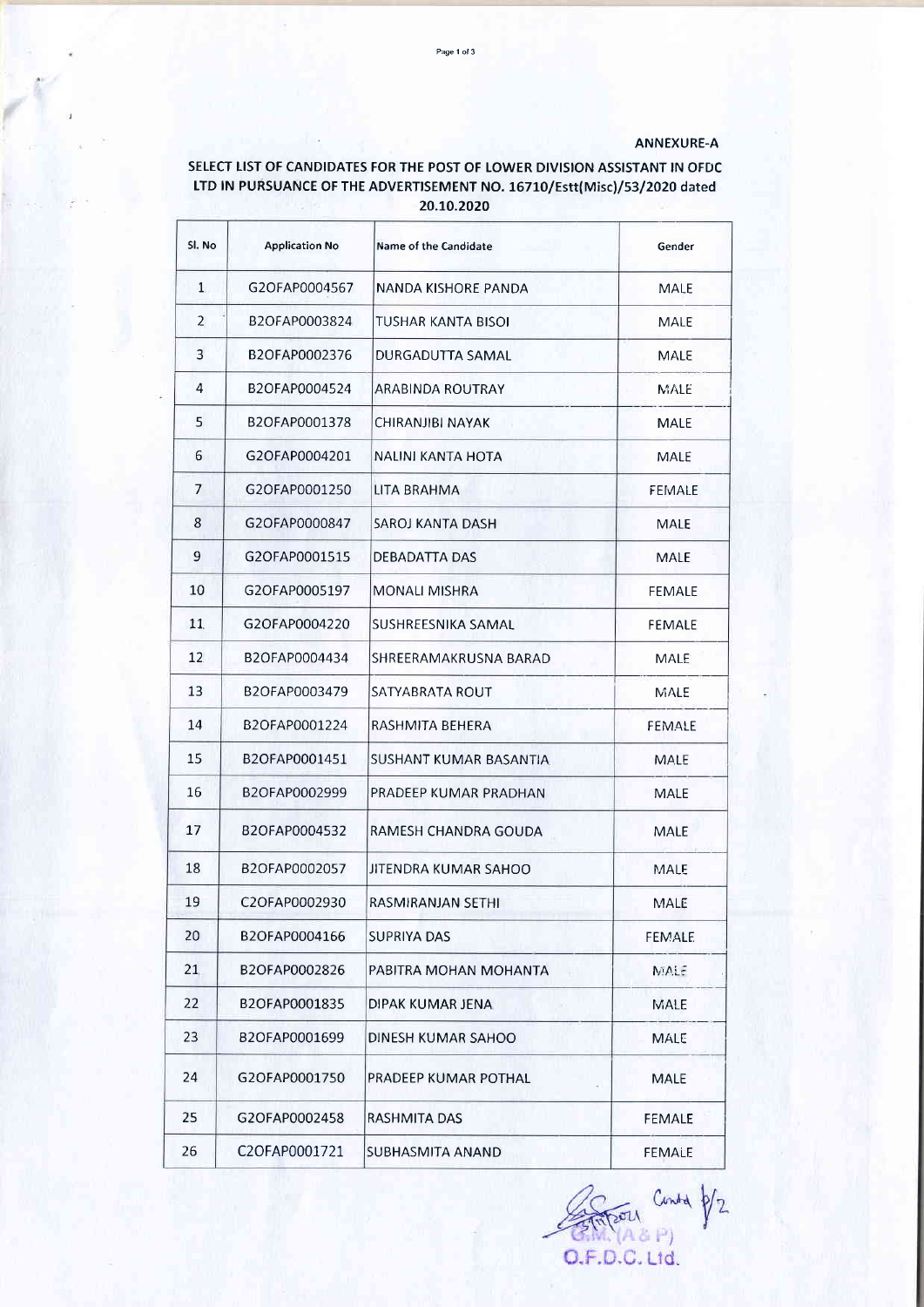Page 2 of 3

| Sl. No | <b>Application No</b> | Name of the Candidate  | Gender        |
|--------|-----------------------|------------------------|---------------|
| 27     | C2OFAP0004386         | JAYANTA KUMAR BEHERA   | MALE          |
| 28     | C2OFAP0002189         | SASMITA BAGHA          | <b>FEMALE</b> |
| 29     | C2OFAP0001323         | AMITAB BEHERA          | MALE          |
| 30     | T2OFAP0004249         | DEEPAK KUMAR NAIK      | MALE          |
| 31     | B2OFAP0000353         | BINAPANI SAHU          | FEMALE        |
| 32     | C2OFAP0001285         | NAGEN KUMAR SETHI      | MALE          |
| 33     | C2OFAP0004203         | SANJAYA KUMAR JENA     | MALE          |
| 34     | B2OFAP0001631         | GAYATRI BARIK          | FEMALE        |
| 35     | G2OFAP0004890         | ASHISH KUMAR BHUYAN    | MALE          |
| 36     | C2OFAP0004539         | <b>K HARI RAO</b>      | MALE          |
| 37     | C2OFAP0001872         | PRADIPTA KUMAR NAIK    | MALE          |
| 38     | B2OFAP0005021         | MONALISA DAS           | FEMALE        |
| 39     | C2OFAP0001376         | CHITRASEN JENA         | MALE          |
| 40     | C2OFAP0004689         | SANATAN DEEP           | MALE          |
| 41     | C2OFAP0002389         | JAGANNATH MALLIK       | MALE          |
| 42     | C2OFAP0000343         | CHANDAN KUMAR SETHY    | MALE          |
| 43     | C2OEAP0004902         | DILIP KUMAR BEHERA     | <b>MAIF</b>   |
| 44     | T2OFAP0001664         | ANSILA DUNGDUNG        | FEMALE        |
| 45     | T2OFAP0001500         | KALACHAND MARANDI      | <b>MALE</b>   |
| 46     | T2OFAP0000410         | PRASANTA LAKRA         | <b>MALE</b>   |
| 47     | T2OFAP0003979         | CHINMAYA KUMAR BHOL    | <b>MALE</b>   |
| 48     | T2OFAP0001683         | MARKANDA HO            | <b>MALE</b>   |
| 49     | C2OFAP0001198         | CHINMAYEE SETHY        | <b>FEMALE</b> |
| 50     | T2ÓFAP0002021         | BHIMA CHARAN BINDHANI  | <b>MALE</b>   |
| 51     | T2OFAP0002847         | RABI NARAYAN MARANDI   | <b>MALE</b>   |
| 52     | T2OFAP0000742         | <b>JUGU KANDANKEL</b>  | <b>MALE</b>   |
| 53     | T2OFAP0004954         | AJAY LAKRA             | <b>MALE</b>   |
| 54     | T2OFAP0000910         | RANJIT PRADHAN         | <b>MALE</b>   |
| 55     | G2OFAP0003915         | BIRUPAKHYA PRASAD SAHU | <b>MALE</b>   |

Contrat P/3 J.  $\sim$   $\sim$ U.